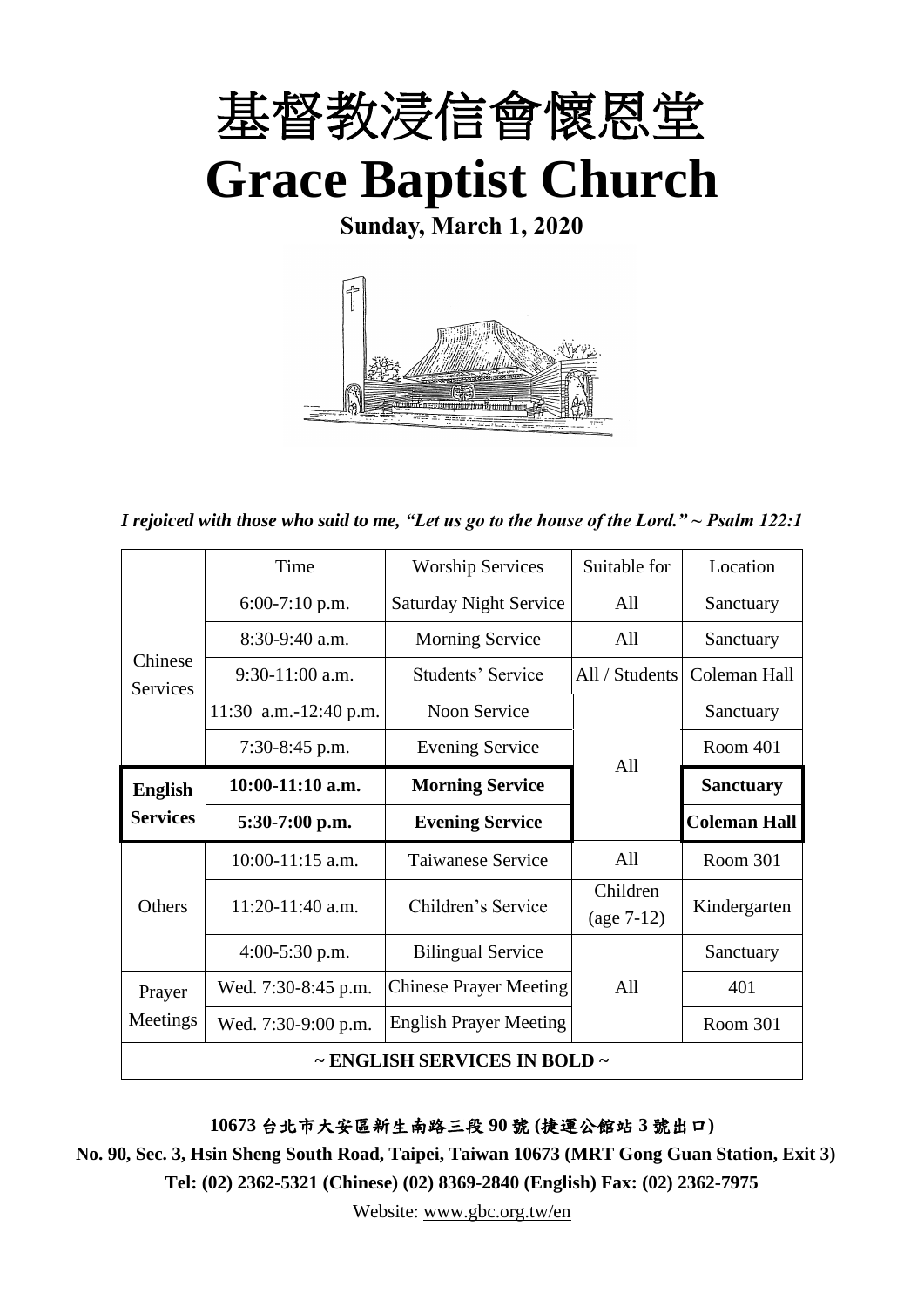|                                                                                                                                   |                          | <b>Welcome to Grace Baptist Church English Congregation.</b><br>Thank you for choosing to worship with us and celebrate the glory of our Lord.                                                                                                                                                                                                                                                                      |                                                                             |
|-----------------------------------------------------------------------------------------------------------------------------------|--------------------------|---------------------------------------------------------------------------------------------------------------------------------------------------------------------------------------------------------------------------------------------------------------------------------------------------------------------------------------------------------------------------------------------------------------------|-----------------------------------------------------------------------------|
|                                                                                                                                   |                          | Morning Worship Service – 10:00 a.m.<br>Sunday, March 1, 2020 (Sanctuary)                                                                                                                                                                                                                                                                                                                                           |                                                                             |
| Prelude<br>Greeting/Prayer                                                                                                        |                          |                                                                                                                                                                                                                                                                                                                                                                                                                     | Linda Ku<br>Cherrie Lim                                                     |
| Worship through Music<br><b>Pastoral Prayer</b><br>Worship through Music                                                          |                          | "Yet Not I, but through Christ in Me"<br>"I Stand Amazed (How Marvelous)"                                                                                                                                                                                                                                                                                                                                           | <b>Pastor Nick Brideson</b><br>Cherrie Lim                                  |
| <b>Offertory Prayer</b><br>Tithes and Offerings                                                                                   |                          | "How Great Thou Art" - $\#10$                                                                                                                                                                                                                                                                                                                                                                                       | <b>Pastor Nick Brideson</b>                                                 |
| Doxology<br>Lord's Supper<br><b>Missions Offering</b><br>Pray for Our Church<br><b>Scripture Reading</b><br>Message<br>Invitation |                          | Isaiah 40:25-31<br>Holy<br>"Holy Is the Lord" - #9                                                                                                                                                                                                                                                                                                                                                                  | Minister Priscilla Liao<br><b>Pastor Nick Brideson</b>                      |
| Benediction<br>Welcome<br><b>Closing Song</b><br>Postlude                                                                         |                          | "As the Lord Is with Us"                                                                                                                                                                                                                                                                                                                                                                                            | Minister Priscilla Liao<br>Cherrie Lim<br>Linda Ku                          |
| Wear a mask<br>before entering                                                                                                    |                          | Nursery care is available in the "Cry Room" at the back of the Sanctuary<br>during the Morning Worship Service.                                                                                                                                                                                                                                                                                                     |                                                                             |
| the Cry Room.                                                                                                                     |                          | Evening Worship Service – 5:30 p.m.                                                                                                                                                                                                                                                                                                                                                                                 |                                                                             |
| Prelude<br>Prayer<br>Worship through Music                                                                                        |                          | Sunday, March 1, 2020 (Coleman Hall)<br>"The Heart of Worship"                                                                                                                                                                                                                                                                                                                                                      | Vicky Lin<br>Alex Chen, Leader                                              |
| Greeting<br><b>Pastoral Prayer</b><br>Worship through Music                                                                       |                          | "God of Wonders"                                                                                                                                                                                                                                                                                                                                                                                                    | Minister Priscilla Liao<br><b>Pastor Nick Brideson</b><br>Alex Chen, Leader |
| <b>Offertory Prayer</b><br>Tithes and Offerings<br>Lord's Supper                                                                  |                          | "Sovereign"<br>"From the Inside Out"                                                                                                                                                                                                                                                                                                                                                                                | <b>Pastor Nick Brideson</b>                                                 |
| <b>Missions Offering</b><br>Pray for Our Church<br><b>Scripture Reading</b>                                                       |                          | Isaiah 40:25-31                                                                                                                                                                                                                                                                                                                                                                                                     | Minister Priscilla Liao                                                     |
| Message<br>Invitation<br><b>Closing Prayer</b>                                                                                    |                          | Holy<br>"Everlasting God"                                                                                                                                                                                                                                                                                                                                                                                           | <b>Pastor Nick Brideson</b>                                                 |
| Welcome<br>Closing Song<br>Postlude                                                                                               |                          | "From the Inside Out"                                                                                                                                                                                                                                                                                                                                                                                               | Minister Priscilla Liao<br>Alex Chen, Leader<br>Vicky Lin                   |
|                                                                                                                                   | To achieve this, we aim: | <b>Our Vision Is to Spread the Gospel</b><br>1. To become a house of prayer<br>2. Through prayer, to build the body of Christ<br>3. From the body, to do the work of mission in Taipei, Taiwan, and neighboring countries<br>"but you will receive power when the Holy Spirit has come upon you; and you shall be My<br>witnesses both in Jerusalem, and in all Judea and Samaria, and even to the remotest part of |                                                                             |

the earth." - Acts 1:8 (NASB)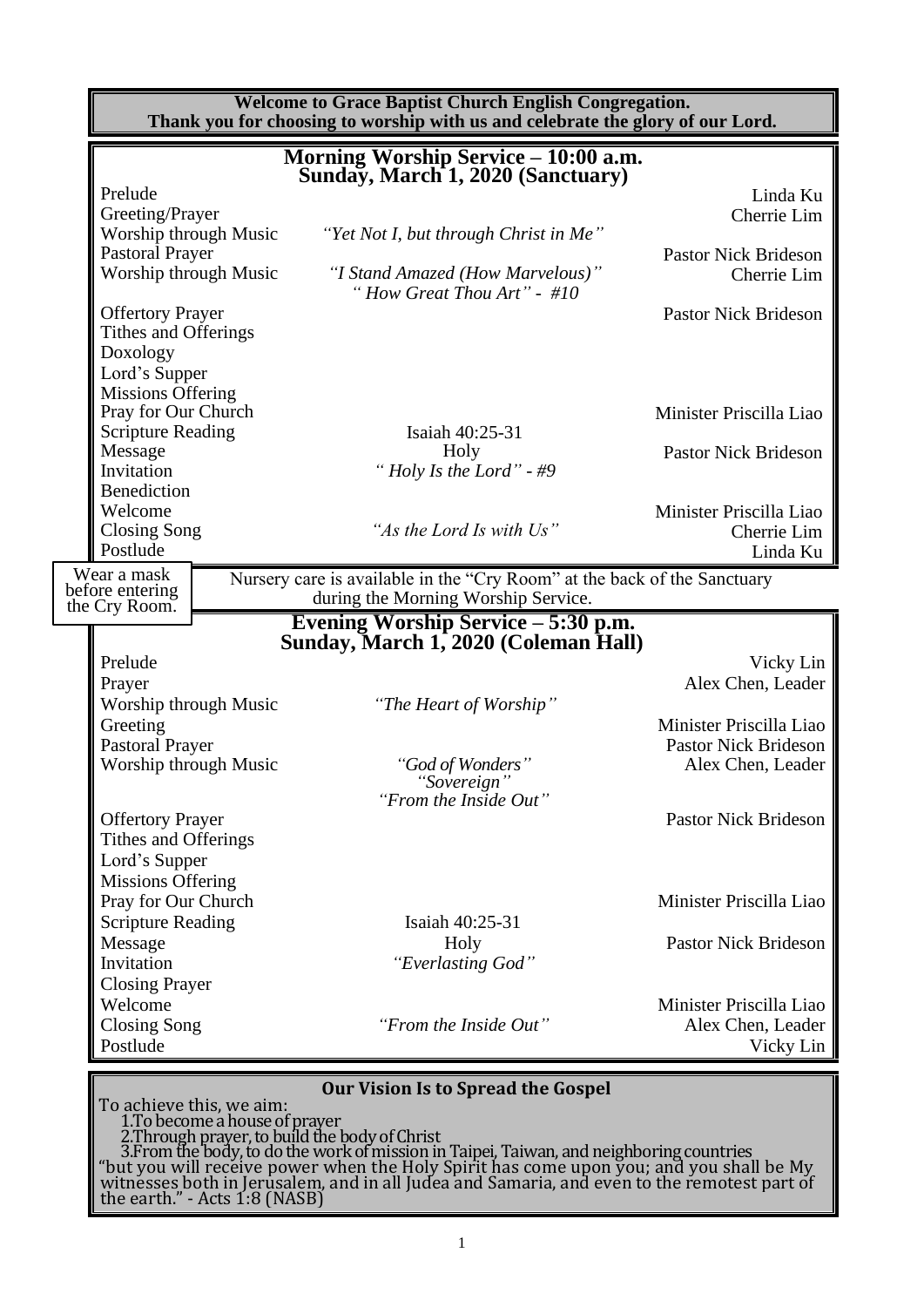## **Sermon Topic: Holy**

## **Scripture: Isaiah 40:25-31**

#### **Speaker: Pastor Nick Brideson March 1, 2020**

#### **Scripture: Isaiah 40:25-31 (NASB)**

| <sup>25</sup> "To whom then will you liken Me                        |
|----------------------------------------------------------------------|
| That I would be his equal?" says the Holy One.                       |
| <sup>26</sup> Lift up your eyes on high                              |
| And see who has created these stars,                                 |
| The One who leads forth their host by number,                        |
| He calls them all by name;                                           |
| Because of the greatness of His might and the strength of His power, |
| Not one of them is missing.                                          |
| <sup>27</sup> Why do you say, O Jacob, and assert, O Israel,         |
| "My way is hidden from the LORD,                                     |
| And the justice due me escapes the notice of my God"?                |
| <sup>28</sup> Do you not know? Have you not heard?                   |
| The Everlasting God, the LORD, the Creator of the ends of the earth  |
| Does not become weary or tired.                                      |
| His understanding is inscrutable.                                    |
| <sup>29</sup> He gives strength to the weary,                        |
| And to him who lacks might He increases power.                       |
| <sup>30</sup> Though youths grow weary and tired,                    |
| And vigorous young men stumble badly,                                |
| <sup>31</sup> Yet those who wait for the LORD                        |
| Will gain new strength;                                              |
| They will mount up with wings like eagles,                           |

They will run and not get tired,

They will walk and not become weary.

#### **Notes:**

 $\overline{\phantom{a}}$ 



## **Sermon Next Sunday,** *March 8***:**

| <b>Speaker</b>                                                                                                                           | <b>Topic</b> | <b>Bible Text</b> |
|------------------------------------------------------------------------------------------------------------------------------------------|--------------|-------------------|
| Minister Kevin Wang                                                                                                                      | Lost         | Luke 15           |
| Study the Bible text ahead and you will get more from the sermon.<br>You are welcome to join one of the Sunday classes listed on page 5. |              |                   |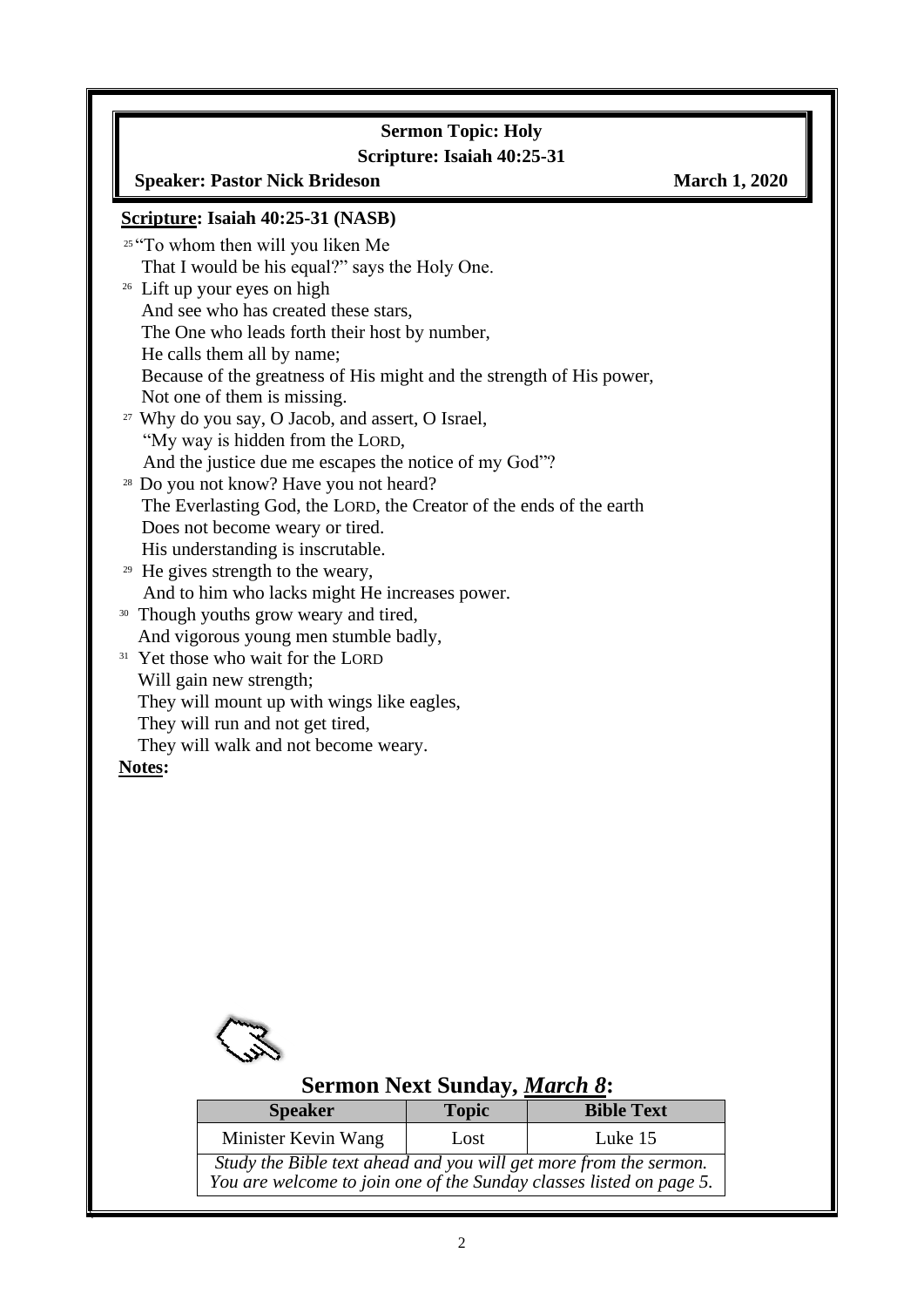## **Wednesday Night Prayer Meeting**

*"My house shall be called a house of prayer" (Matthew 21:13)* Let us be a church of prayer. Come and pray with brothers and sisters in Christ 7:30 - 9:00 p.m. every Wednesday in Room 301. If you have a prayer request, please send it to Minister Priscilla Liao at [priscilla@gbc.org.tw.](mailto:priscilla@gbc.org.tw)

Prayer Focus for this coming Wednesday: *Caring/Healing/Families*

## **Bible Studies for Life: Spring Season Starts TODAY**

Whether you are young or old, if you follow Jesus, you are a disciple. But the quality of your discipleship isn't measured by how well you can answer questions. Discipleship is about being



New Life  $\frac{N_{\text{C}}}{N_{\text{in}}}\text{Christ}$  transformed into the likeness of Jesus. And transformation starts in the Word. That's why *Bible Studies for Life* is carefully crafted to help kids, students, and adults purposefully become more like Jesus every day.

| Time          | Room                                                                               |                                    |
|---------------|------------------------------------------------------------------------------------|------------------------------------|
|               | Mount of Olives<br>9:00 a.m. (Take the stairs by the front<br>desk, $2.5th$ floor) |                                    |
| 11:30<br>a.m. | WanFu 20-Classroom A<br>WanFu 20-Classroom C<br>Room B05<br>Room 405               | <b>BIBLE</b>                       |
|               | 3:00 p.m. Room 306<br>4:00 p.m. Room 305                                           | <b>STUDIES</b><br><b>FOR LIFE.</b> |

(13 sessions: on Sundays from TODAY to May 31)

We have seven *Bible Studies for Life* classes available. Please check classroom information listed on the left and join one of the classes directly.

## **Beginning the Christian Life**

GBC English Congregation offers the following classes for non-Christians and new Christians. Please join one of the classes directly without registration ahead.

**Alpha:** This class is especially suited for non-Christians, but anyone who wants to know more about Christianity is welcome to attend. It meets on Sundays from 11:45 a.m. to 12:45 p.m. in the Calvary Room. (Take the stairs by the front desk, 2.5<sup>th</sup> floor.)

**Christianity 101:** (10 classes) prepares participants for baptism by introducing them to the basics of Christianity. Candidates for baptism must complete this class before being baptized. It meets on Sundays from 11:30 a.m. to 12:30 p.m. in the Mount of Olives Room. (Take the stairs by the front desk,  $2.5<sup>th</sup>$  floor.)

**Daily Walk with Jesus:** This class is helpful for all Christians, but we especially encourage people who have been recently baptized to attend. It also helps build a strong spiritual foundation. The class meets on Sundays from 11:30 a.m. to 12:30 p.m. in Room B03.

### **Dr. Chow Lien-Hua 100th Anniversary Events (in Chinese)**

You are invited by the Pastor Chow Lien-Hua Foundation to activities on March 7 & 8 (in Chinese) in memory of our beloved Pastor Chow Lien-Hua. Please be encouraged to join them. **1. March 7:** 



- > From 1:30 to 3:30 p.m.: Topical speakers on Pastor Chow Lien-Hua's worship, theology, and application
- > From 3:50 to 4:00 p.m.: Introduction to the Pastor Chow Lien-Hua Foundation
- > From 4:00 to 5:50 p.m.: Guide to reading the books written by Pastor Chow Lien-Hua
- > 7:30 to 9:00 p.m.: Memorial concert

**2. March 8:** 

- > Guest speaker Pastor Timothy Lau on Pastor Chow Lien-Hua's application theology **3. Exhibition on events from Pastor Chow Lien-Hua's life:**
- > From March 7 to 10:00 a.m. on March 10 in Coleman Hall
- **4. Display and sale of Pastor Chow Lien-Hua's books:** from March 7 to March 8 noon.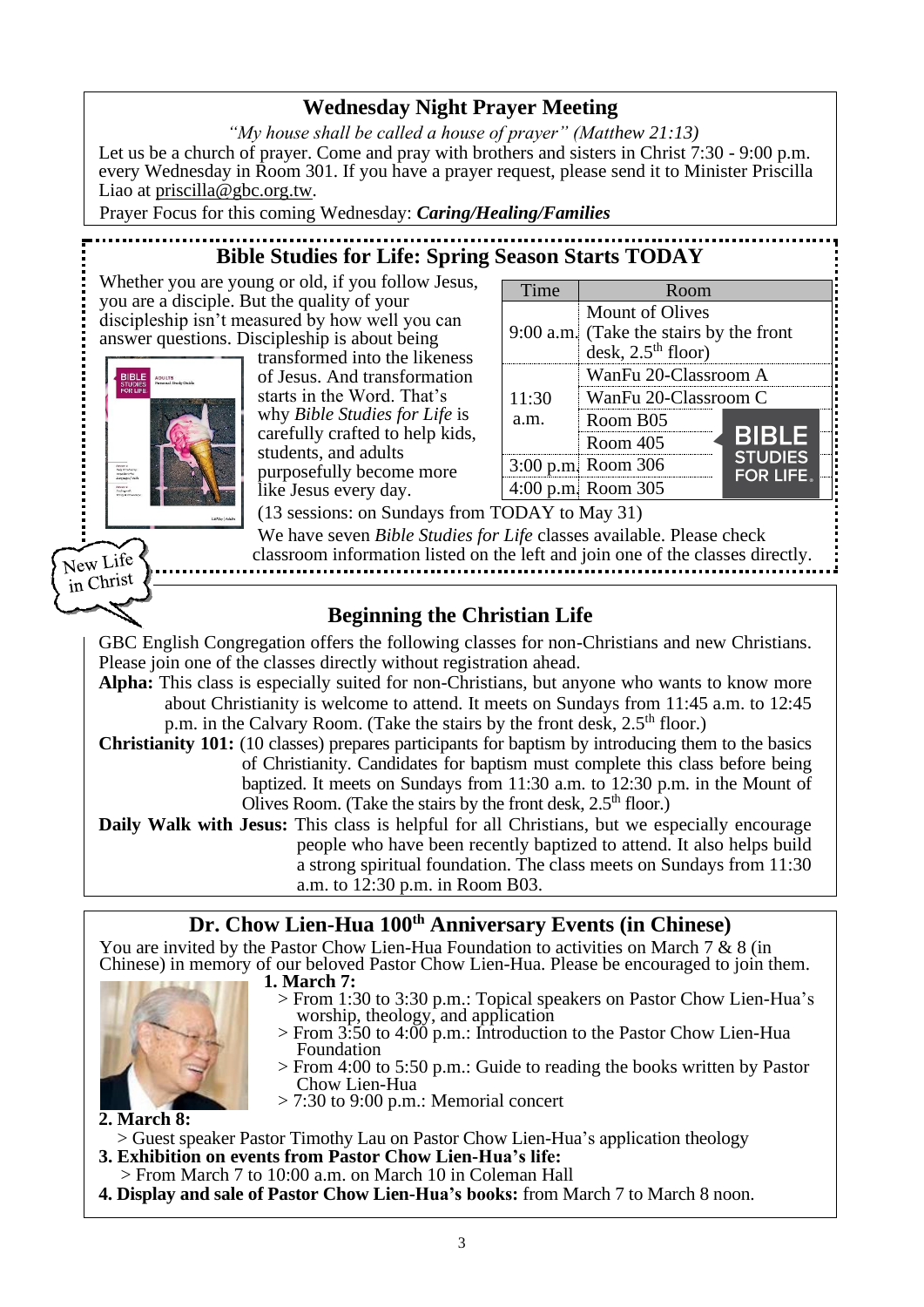## **COVID-19 PRECAUTIONS**

#### **From now** *until further notice***:**

- GBC is on level 2 precautions (see bulletin). Most meetings continue as usual
- $\blacksquare$  No meetings with food & drinks (including in the coffee deck area)
- Wearing masks inside GBC is *required*

#### **Entering GBC**

- $\blacksquare$  Put on a mask
- Clean your hands
- $\blacksquare$  Check your temperature
- $\blacksquare$  Avoid shaking hands

**Please check GBC website for updates (www.gbc.org.tw/en)**

#### **2020 Vacation Bible School - Volunteers Needed** *"CONCRETE & CRANES - Building on the Love of Jesus"*

**VBS camp:** July 20-24, 2020

For children aged: Kindergarten to 6<sup>th</sup> Grade (birthday before 2015/8/31)

**Morning Session ONLY:** 9:00 a.m. to 12:00 p.m.

**Family Day:** July 25<sup>th</sup> (Family Day is from 9:00 to 10:30 a.m. followed by Tea Time starting at 10:30 a.m.)

## *Volunteers Needed:*

Our planning/training meetings are: March 22 / April 26 / May 24 / June 28 / July 5 / July 19 at 1:15 p.m. in Coleman Hall. Those who are interested in registering as co-workers, please join our training and sign up at the meetings. For more information, please contact VBS director Nadia Chen at [vbs2020@gbc.org.tw,](mailto:vbs2020@gbc.org.tw) or Minister Yalin Tseng at [yalintseng@gbc.org.tw.](mailto:yalintseng@gbc.org.tw)

## **Child Dedication**

*"Children are a heritage from the LORD, offspring a reward from him.* (Psalm 127:3)

Child dedication signifies the parents' acknowledgement of their child as a gift from God, and their role as a caretaker by God's grace. It also represents the parents' commitment to raising their child according to God's Word and His Way in a Christian home and a church family. Through the dedication, the parents and the church family also pray for God's blessings to be showered upon the child and ask God to guide and guard the child's life. Any Christian family with at least one of the parents being a Christian and who has been regularly attending GBC is welcome to register and dedicate their child.

Age for dedication: 0 to 6 years old

Date for dedication: Morning service on May 10, 2020 *(We will contact the applicants' parents if any change happens because of the COVID-19 situation)* Registration deadline: April 19

Please register using the form below. Tear it out and give it back to the front desk. If you have any questions, please call SueJenny Hsu at 2362-5321 ext. 136.

------------------------------------------------------------------------------------------------------------

#### **Child Dedication Registration Form** (Register before: **April 19**)

#### **Parents' information**

Father's Name:\_\_\_\_\_\_\_\_\_\_\_\_\_\_\_Cell Phone: \_\_\_\_\_\_\_\_\_\_\_\_\_\_ Email: \_\_\_\_\_\_\_\_\_\_\_\_\_\_\_\_\_\_ Mother's Name:\_\_\_\_\_\_\_\_\_\_\_\_\_\_ Cell Phone: \_\_\_\_\_\_\_\_\_\_\_\_\_\_ Email: \_\_\_\_\_\_\_\_\_\_\_\_\_\_\_\_\_\_ **Child Information** Registration for Child Dedication 1. Name: \_\_\_\_\_\_\_\_\_\_\_\_\_\_\_\_\_\_\_\_Gender: \_\_\_\_\_ DOB: (Y) \_\_\_\_\_(M) \_\_\_\_(D) \_\_\_\_\_ 2. Name: \_\_\_\_\_\_\_\_\_\_\_\_\_\_\_\_\_\_\_Gender: \_\_\_\_\_ DOB: (Y) \_\_\_\_\_(M) \_\_\_\_(D) 3. Name: Gender:  $\qquad \qquad$  Gender:  $\qquad \qquad$  DOB:  $(Y)$   $\qquad \qquad$   $(M)$   $\qquad \qquad$   $(D)$ 



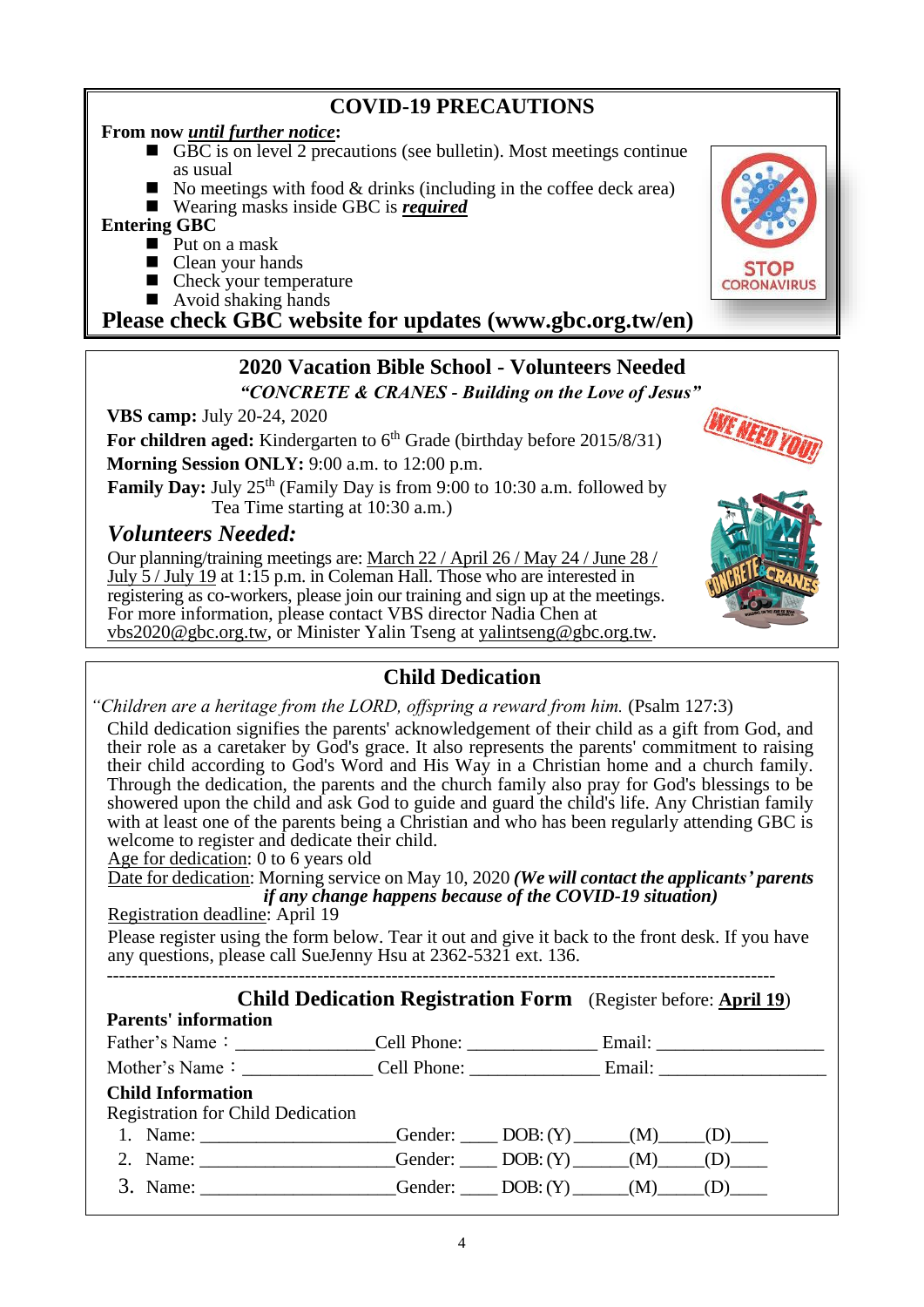| <b>Sunday School Information - YOU ARE ENCOURAGED TO JOIN A CLASS</b> |                            |                                                                                              |
|-----------------------------------------------------------------------|----------------------------|----------------------------------------------------------------------------------------------|
| <b>Class</b>                                                          | <b>Time</b>                | <b>Room</b>                                                                                  |
| <b>Beginning Christian Life</b>                                       |                            |                                                                                              |
| Alpha - new and non-Christians                                        | $11:45$ a.m.               | Calvary Room                                                                                 |
| Christianity 101 - required for baptism                               | 11:30 a.m.                 | Mount of Olives Room                                                                         |
| Daily Walk with Jesus - after baptism                                 | 11:30 a.m.                 | <b>B03</b>                                                                                   |
| <b>Maturing Christians</b>                                            |                            |                                                                                              |
|                                                                       | 9:00 a.m.                  | Mount of Olives Room                                                                         |
| Gospel Project                                                        | $11:30$ a.m.               | 4 classes:<br>$\overline{\text{Room }405}$<br>Room B05<br>WanFu 20 Room A<br>WanFu 20 Room C |
|                                                                       | $3:00$ p.m.                | 306                                                                                          |
|                                                                       | $4:00$ p.m.                | 305                                                                                          |
| <b>Youth: Grade 7 and above</b>                                       |                            |                                                                                              |
| Gospel Project                                                        | 11:30 a.m.                 | <b>B04</b>                                                                                   |
| <b>Children:</b>                                                      |                            |                                                                                              |
| Nursery - Age 3 and under                                             | $11:20$ a.m. $-12:50$ p.m. | Kindergarten                                                                                 |
| Preschool - Age 3 to 5                                                | 11:40 a.m. $- 12:40$ p.m.  | 403                                                                                          |
| AWANA - Kindergarten (大班) to Grade 6                                  | 11:30 a.m. $-1:00$ p.m.    | 401/404                                                                                      |

# **English Congregation Leaders**

|                                                                                                                                                                                                                                                                                                                                                                                                                                                                                                                           |                                                                                                                                                                                                                                                                                                                                                                                                                                        | <b>English Pastor: Nick Brideson</b>                                                                                                                                                                                                                                                                                                                                                                                          |                                                                                                                                                                                                                                                                                                                                                                                                                                                              |                                                                                                                                                                                                                                                          |
|---------------------------------------------------------------------------------------------------------------------------------------------------------------------------------------------------------------------------------------------------------------------------------------------------------------------------------------------------------------------------------------------------------------------------------------------------------------------------------------------------------------------------|----------------------------------------------------------------------------------------------------------------------------------------------------------------------------------------------------------------------------------------------------------------------------------------------------------------------------------------------------------------------------------------------------------------------------------------|-------------------------------------------------------------------------------------------------------------------------------------------------------------------------------------------------------------------------------------------------------------------------------------------------------------------------------------------------------------------------------------------------------------------------------|--------------------------------------------------------------------------------------------------------------------------------------------------------------------------------------------------------------------------------------------------------------------------------------------------------------------------------------------------------------------------------------------------------------------------------------------------------------|----------------------------------------------------------------------------------------------------------------------------------------------------------------------------------------------------------------------------------------------------------|
| <b>Pastor Nick Brideson</b>                                                                                                                                                                                                                                                                                                                                                                                                                                                                                               | Minister Priscilla Liao                                                                                                                                                                                                                                                                                                                                                                                                                |                                                                                                                                                                                                                                                                                                                                                                                                                               | Minister Kevin Wang                                                                                                                                                                                                                                                                                                                                                                                                                                          |                                                                                                                                                                                                                                                          |
| <b>Adult Education</b><br>/Mission                                                                                                                                                                                                                                                                                                                                                                                                                                                                                        | AM Worship                                                                                                                                                                                                                                                                                                                                                                                                                             | Children's<br>Education/Caring                                                                                                                                                                                                                                                                                                                                                                                                | PM Worship                                                                                                                                                                                                                                                                                                                                                                                                                                                   | Youth/Fellowship                                                                                                                                                                                                                                         |
| <b>Adult Education</b><br>Nick Brideson<br>nick@gbc.org.tw<br><b>Foreign Mission:</b><br><b>Medical/Dental Team</b><br>Armand Lim<br>rmanlim@yahoo.com<br><b>VBS</b> Team<br>Priscilla Liao<br>priscilla@gbc.org.tw<br><b>Taiwan Mission:</b><br><b>TaiTung Team</b><br>Cherrie Gow Lim<br>cvgow@yahoo.com<br><b>Orphanage Ministry</b><br>Julie Chen<br>yuling0914@gmail.com<br><b>Friday NTU Group</b><br>Les Anderson<br>les72251@yahoo.com<br><b>Evergreen Fellowship</b><br>Winnie Liang<br>wistlesliang@hotmail.com | <b>Morning Music</b><br>Cherrie Gow Lim<br>cvgow@yahoo.com<br><b>Morning Greeters</b><br>Chien Ferng<br>$cferng(a)$ gmail.com<br><b>Adult Choir</b><br><b>Hand Bell Choir</b><br>Juliet Jao<br>lenyinjao@gmail.com<br><b>Hallel Singers</b><br>Cherrie Gow Lim<br>cvgow@yahoo.com<br><b>Morning Fellowship Tea</b><br>Yuri Shih<br>yuchen phone@hotmail.com<br><b>Morning Multimedia</b><br>Vicky Lin<br>gbcmoming media $@g$ mail.com | <b>Preschool</b><br>Joanna Peng<br>Joanna1285@hotmail.com<br>AWANA Spark Group<br>Crystal Turner<br>elisayeh@yahoo.com<br><b>AWANA T&amp;T Group</b><br>Ming Lai<br>minglai88@gmail.com<br><b>Prayer Ministry</b><br>Priscilla Liao<br>priscilla@gbc.org.tw<br><b>Hospital Visitation</b><br>Amanda Lou<br>lou.amanda@gmail.com<br><b>Small Groups</b><br>- Women<br>- General<br>- Ministry<br>- Nationality<br>- Evangelism | <b>Evening Music Team</b><br>Alex Chen /Renee Yang<br>gbceworshipteam@gmail.com<br><b>Evening Greeters</b><br>Vicky Kuo<br>asiaglobe999@gmail.com<br><b>Evening Multimedia</b><br>Jusak Tandean<br>jtandean@yahoo.com<br><b>Evening Tea / Baptism</b><br><b>Celebration Fellowship</b><br>Michelle Cheng<br>yealincheng@yahoo.com<br><b>Evening Snack</b><br>Michael Huang<br>mhuang500@yahoo.com<br><b>Baptism Support</b><br>Aline Kao<br>aline@gbc.org.tw | <b>Trinity Youth</b><br>(Grade 7 and above)<br>Grant & Kirsten Burgess<br>grantburgess@live.co.za<br><b>Mabuhay Fellowship</b><br>Ava Zamora<br>avazam@yahoo.com<br><b>Small Groups</b><br>- Youth<br>- Students<br>- Couples<br>- Parenting<br>- Family |
| SueJenny Hsu<br>suejenny@gbc.org.tw                                                                                                                                                                                                                                                                                                                                                                                                                                                                                       | Secretarial staff:<br>Stella Chen (part-time)<br>stella@gbc.org.tw                                                                                                                                                                                                                                                                                                                                                                     | Deacon<br>Michael Huang<br>mhuang500@yahoo.com                                                                                                                                                                                                                                                                                                                                                                                |                                                                                                                                                                                                                                                                                                                                                                                                                                                              | <b>Alternate Deacon</b><br>Armand Lim<br>rmanlim@yahoo.com                                                                                                                                                                                               |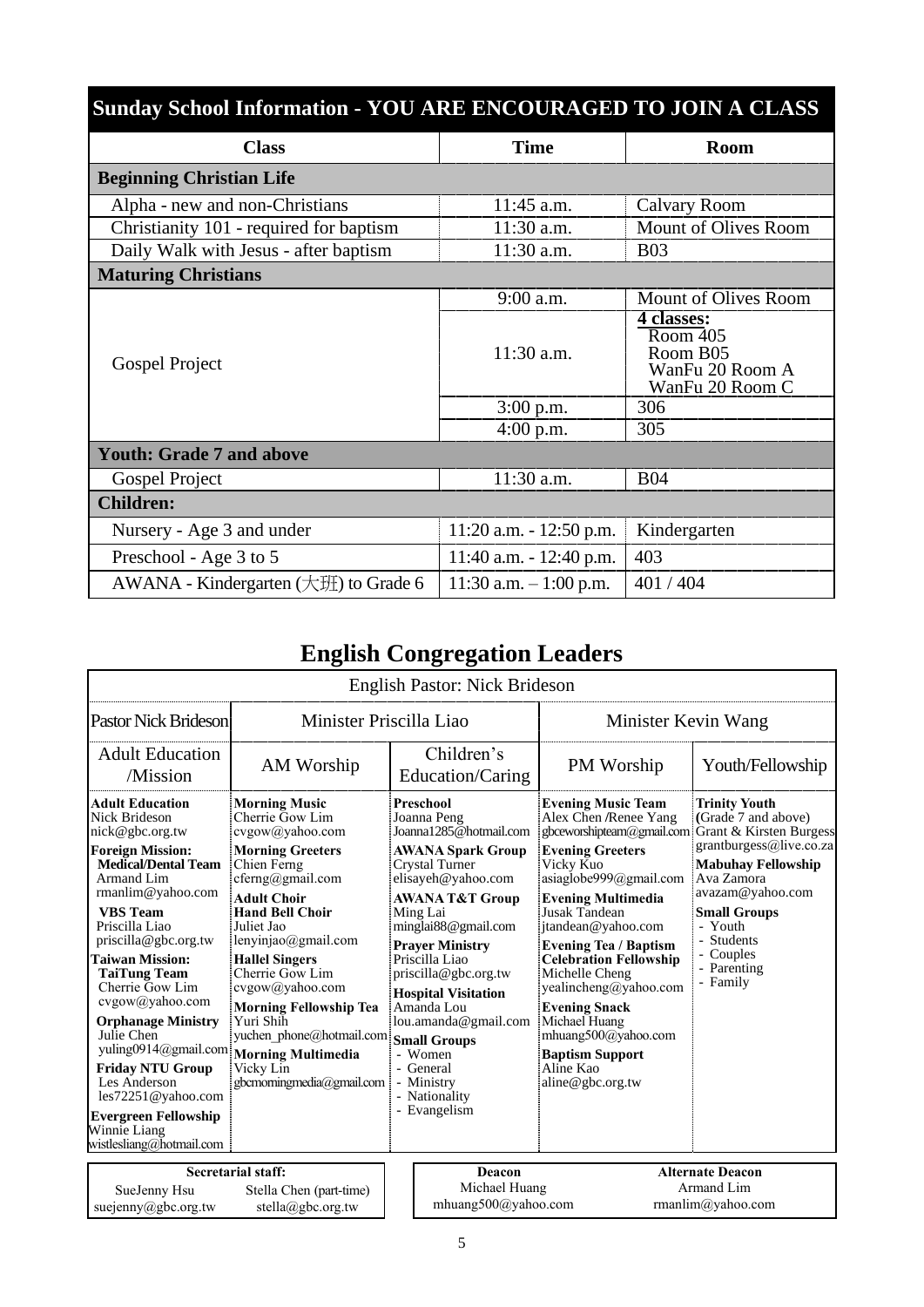|                          |                                          | <b>Small Groups</b>                                     |                                                           |
|--------------------------|------------------------------------------|---------------------------------------------------------|-----------------------------------------------------------|
| <b>Type of Group</b>     | <b>Name</b>                              | Day/Time                                                | <b>Location/Contact Emails</b>                            |
| <b>Students</b>          | NTU English<br><b>Conversation Group</b> | Friday<br>$12:15 - 1:15$ pm                             | <b>NTU</b><br>les72251@yahoo.com                          |
|                          | <b>International Students Group</b>      | Friday<br>$7:30 - 9:00 \text{ pm}$                      | Near GBC<br>cesaledro57@gmail.com                         |
| Couples/                 | Couples Group                            | Sunday<br>$11:30$ am $- 1:00$ pm                        | Near GBC<br>alan.triciac@gmail.com                        |
| Parenting                | <b>Parenting Group</b>                   | $2nd$ & 4 <sup>th</sup> Sunday<br>11:30 am $- 12:30$ pm | GBC Room 402<br>rod_syverson@hotmail.com                  |
| Women                    | Women's Breakfast Group                  | $2nd$ Saturday<br>$8:30 - 10:30$ am                     | Near GBC<br>foua201@gmail.com                             |
| Language/<br>Nationality | <b>Indonesian Community Group</b>        | Sunday<br>11:30 am $- 12:45$ pm                         | Near GBC<br>sagitamaria@gmail.com                         |
|                          | Salt & Light                             | Sunday<br>$1:30 - 3:00$ pm                              | <b>GBC Mount of Olives Room</b><br>paulhan2908@gmail.com  |
|                          | <b>Bilingual Interpretation Group</b>    | Sunday<br>$2:00 - 4:00$ pm                              | GBC Room 303<br>cfindler@yahoo.com                        |
|                          | Crown of Beauty                          | Saturday<br>$2:00 - 4:00$ pm                            | <b>GBC Mount of Olives Room</b><br>clemence4261@gmail.com |
| General                  | Thursday Night Bible<br>Study Group      | Thursday<br>$7:30 - 9:00$ pm                            | GBC Room 301<br>rod_syverson@hotmail.com                  |
|                          | NanGang Group                            | Friday<br>$7:00 - 9:30$ pm                              | NanGang<br>sagitamaria@gmail.com                          |
|                          | YungHe Bible Study Group                 | Friday<br>7:00-8:30 pm                                  | YungHe<br>yedukondaluster@gmail.com                       |
|                          | HsinChu Bible Study Group                | Friday<br>$7:30 - 8:45$ pm                              | HsinChu<br>rmanlim@yahoo.com                              |
| Ministry                 | <b>Hospital Visitation Group</b>         | Thursday<br>$1:30 - 2:30$ pm                            | Near GBC<br>lou.amanda@gmail.com                          |
| Evangelism               | Personal Evangelism Group                | Thursday<br>7:00-8:30 p.m.                              | GBC Room 307<br>roytreur@gmail.com                        |

#### **YOU ARE ENCOURAGED TO JOIN A SMALL GROUP**

If you need more information about a small group, please send your questions directly to the email address provided above. If you are interested in starting a new group, please contact Minister Priscilla Liao at [priscilla@gbc.org.tw.](mailto:priscilla@gbc.org.tw)

## **Fellowships**

### **Evergreen Bilingual Fellowship**

Today, Mar. 1, the Mabuhay Fellowship invites you to join us in Room B05 at 2 p.m. for a prayer fellowship.

**Mabuhay Fellowship**



The Mabuhay Fellowship comprises Filipinos aiming to share God's love and light through worship, prayer, Bible study, fellowship, gospel sharing, and ministry.

This coming Saturday, March 7, Evergreen Fellowship will have small group and sharing on the Book of John. Please join us!

Evergreen is an international bilingual Christian fellowship of Grace Baptist Church. We meet every Saturday night, 6:00 to 8:00 p.m. in Room 401. We hope you'll invite your non-believing friends, get involved in deep relationships here, and join our Fellowship.